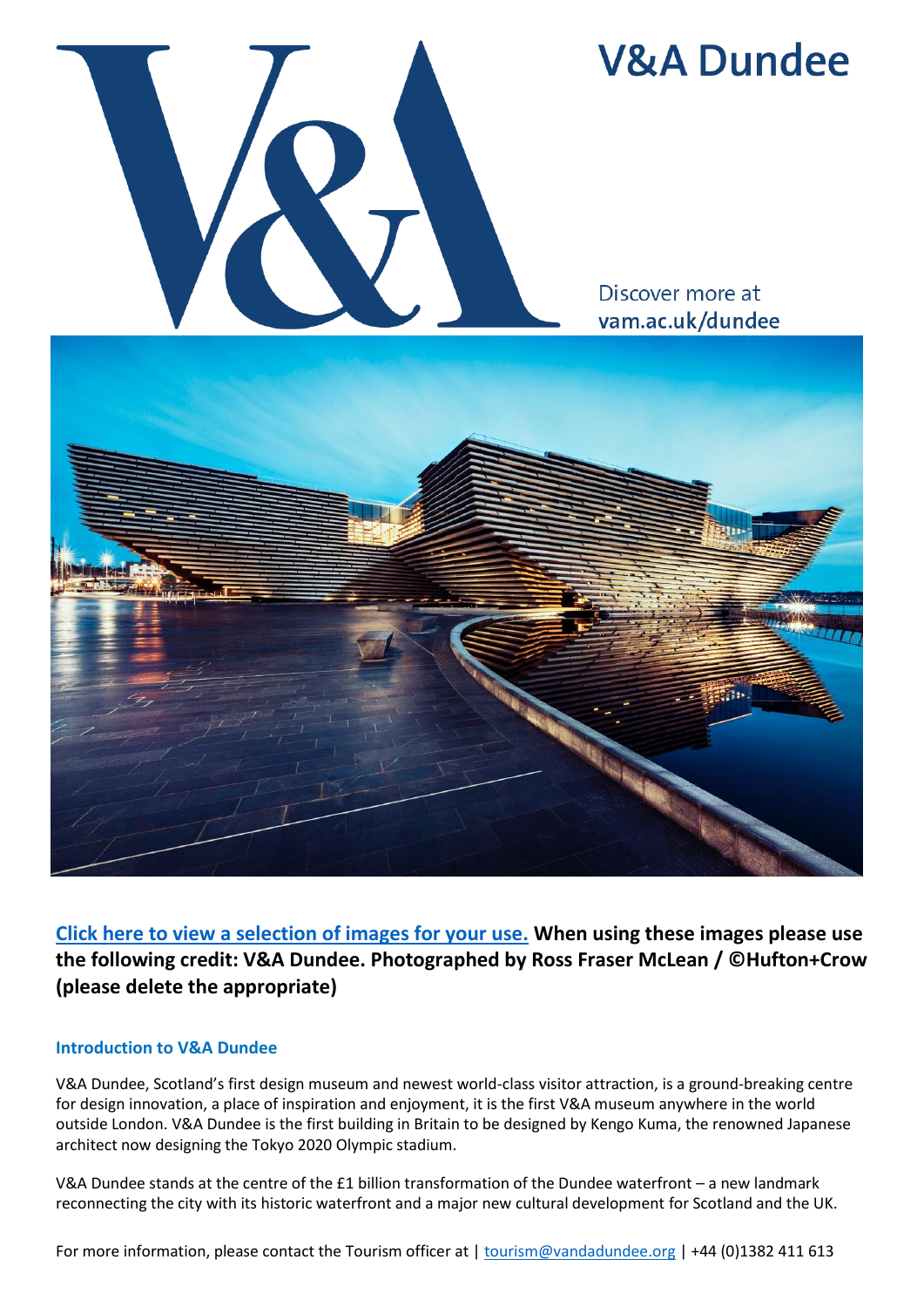Visitors can experience the remarkable story of design past, present and future and the vital contribution design makes to all our lives in a multitude of ways: through permanent displays, through an ambitious programme of changing exhibitions showcasing the very best of design from around the world, through new design commissions and fast-changing installations by emerging designers, and through creative learning projects for all our audiences.

The opening exhibition *[Ocean Liners: Speed and Style](https://www.vam.ac.uk/dundee/exhibitions/ocean-liners)*, supported by players of People's Postcode Lottery and investment managers Baillie Gifford, explores the designs behind a mode of transport that came to represent the status of nations and the aspirations of millions. The show, co-designed by the V&A and Peabody Essex Museum in Salem Massachusetts, is the first to explore the design and cultural impact of the ocean liner on an international scale.

V&A Dundee has been established in close partnership with the Victoria and Albert Museum in London, drawing on its collections, curatorial expertise and exhibitions. It is run independently with its own Director and, as well as bringing V&A exhibitions to Scotland, it will develop its own exhibitions.

## **Sharing V&A Dundee**

Here's some examples you can add to your own website and marketing materials.

# **Long Copy**

V&A Dundee, Scotland's first design museum and newest world-class visitor attraction, is a ground-breaking centre for design innovation, a place of inspiration and enjoyment.

Visitors can experience the remarkable story of design past, present and future and the vital contribution design makes to all our lives in a multitude of ways: through permanent displays, through an ambitious programme of changing exhibitions showcasing the very best of design from around the world, through new design commissions and fast-changing installations by emerging designers, and through creative learning projects for all our audiences.

Designed by internationally acclaimed Japanese architect Kengo Kuma, V&A Dundee stands at the centre of a 1 billion transformation of Dundee's waterfront. With its complex geometry, inspired by the dramatic cliffs along the east coast of Scotland, it stretches out into the River Tay – a new landmark reconnecting the city with its historic and beautiful waterfront, and a major new cultural development for Scotland and the UK.

The opening exhibition *[Ocean Liners: Speed and Style](https://www.vam.ac.uk/dundee/exhibitions/ocean-liners)*, supported by players of People's Postcode Lottery and investment managers Baillie Gifford, explores the designs behind a mode of transport that came to represent the status of nations and the aspirations of millions. The show, co-designed by the V&A and Peabody Essex Museum in Salem Massachusetts, is the first to explore the design and cultural impact of the ocean liner on an international scale. It re-imagines the golden age of ocean travel and explores all aspects of ship design from the remarkable engineering, architecture and interiors to the opulent fashion and lifestyle on board.

High-quality facilities for visitors to V&A Dundee include an atmospheric 80-cover restaurant, an outdoor terrace with stunning views across the River Tay, a relaxed café bar, guided tours and a shop selling the best of Scottish and international design.

V&A Dundee was recently listed by the Los Angeles Times as one of the 'World's top 5 museums to explore in 2018' and Dundee itself was recently named 'Britain's coolest little city' by GQ magazine. The city became the UK's first UNESCO City of Design in 2014.

For more information check out [www.vam.ac.uk/dundee/](http://www.vam.ac.uk/dundee/)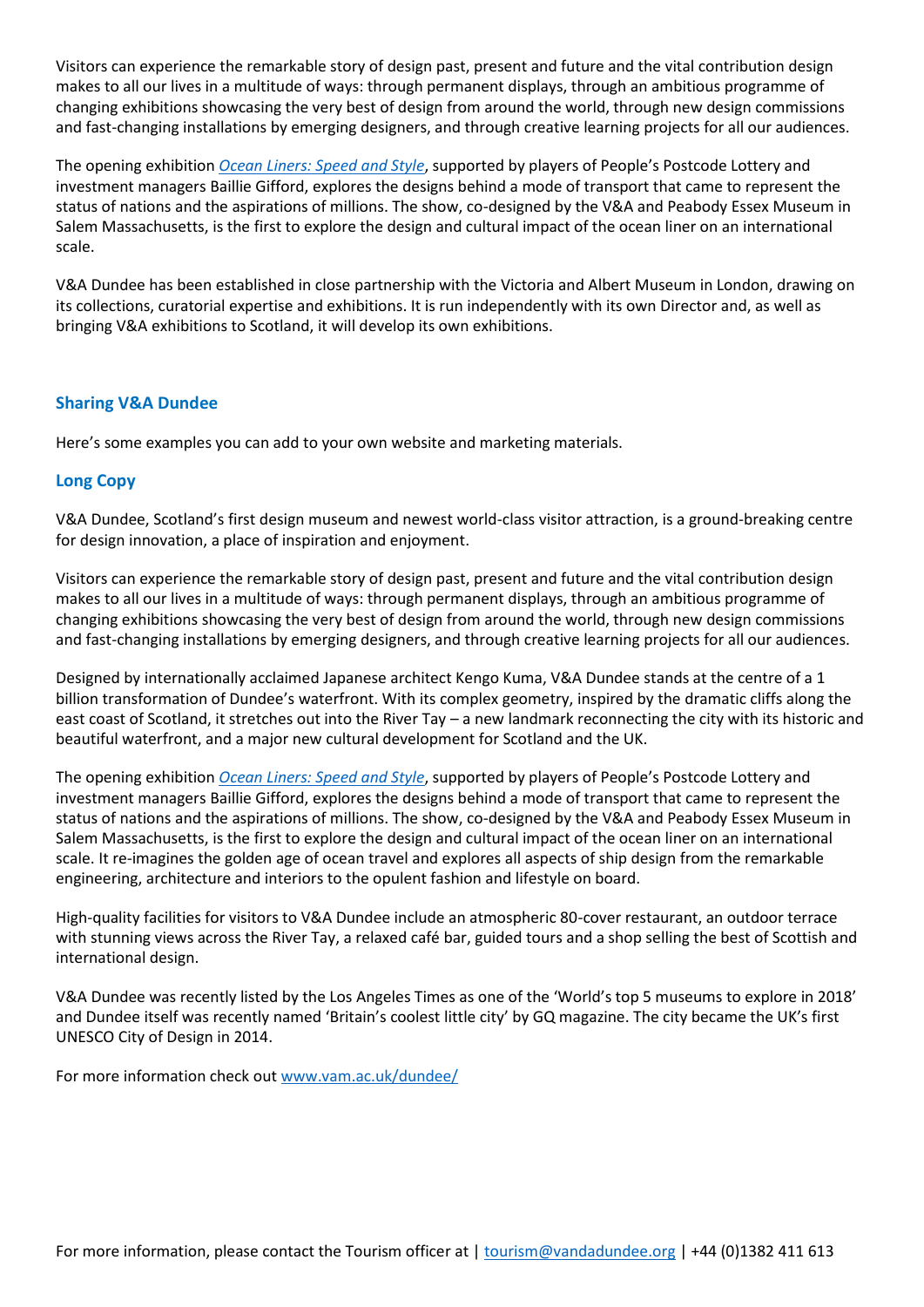## **Medium Length**

V&A Dundee, is a ground-breaking centre for design innovation, a place of inspiration and enjoyment.

Visitors can experience the remarkable story of design past, present and future and the vital contribution design makes to all our lives. As Scotland's first design museum, V&A Dundee features permanent displays and changing exhibitions showcasing the very best of design from around the world.

Designed by internationally acclaimed Japanese architect Kengo Kuma, V&A Dundee stands at the centre of a 1 billion transformation of Dundee's waterfront. Inspired by the dramatic cliffs along the east coast of Scotland, the building stretches out into the River Tay, reconnecting the city with its historic and beautiful waterfront - a major new cultural development for Scotland and the UK.

The opening exhibition *[Ocean Liners: Speed and Style](https://www.vam.ac.uk/dundee/exhibitions/ocean-liners)*, supported by players of People's Postcode Lottery and investment managers Baillie Gifford, explores the designs behind a mode of transport that came to represent the status of nations and the aspirations of millions. The show, co-designed by the V&A and Peabody Essex Museum in Salem Massachusetts, is the first to explore the design and cultural impact of the ocean liner on an international scale. It re-imagines the golden age of ocean travel and explores all aspects of ship design from the remarkable engineering, architecture and interiors to the opulent fashion and lifestyle on board.

High-quality facilities for visitors to V&A Dundee include an atmospheric 80-cover restaurant, an outdoor terrace with stunning views across the River Tay, a relaxed café bar, guided tours and a shop selling the best of Scottish and international design.

For more information check out [www.vam.ac.uk/dundee/](http://www.vam.ac.uk/dundee/)

## **Short Copy**

V&A Dundee, Scotland's first design museum and newest world-class visitor attraction, is a ground-breaking centre for design innovation, a place of inspiration and enjoyment. The only V&A museum in the world outside London, it features permanent displays and changing exhibitions showcasing the very best design from around the world, within the breath-taking surroundings of renowned architect Kengo Kuma's first British building.

For more information check out [www.vam.ac.uk/dundee/](http://www.vam.ac.uk/dundee/)

## **Main attractions**

Some of the most exciting things you'll encounter at V&A Dundee are:

- An iconic, architect designed building
- First design museum in the UK outside London
- Scottish Design Galleries, including objects such as the [Charles Rennie Mackintosh Oak Room](https://www.vam.ac.uk/dundee/info/long-lost-mackintosh-tearoom-to-be-conserved-for-public-display)
- Must-see major temporary exhibitions from around the world
- Guided tours in a variety of languages
- Destination restaurant and terrace upstairs, welcoming café downstairs
- Exciting programme of weekend and holiday events for families
- Exceptional views of the city, river and surrounding area from the building and terraces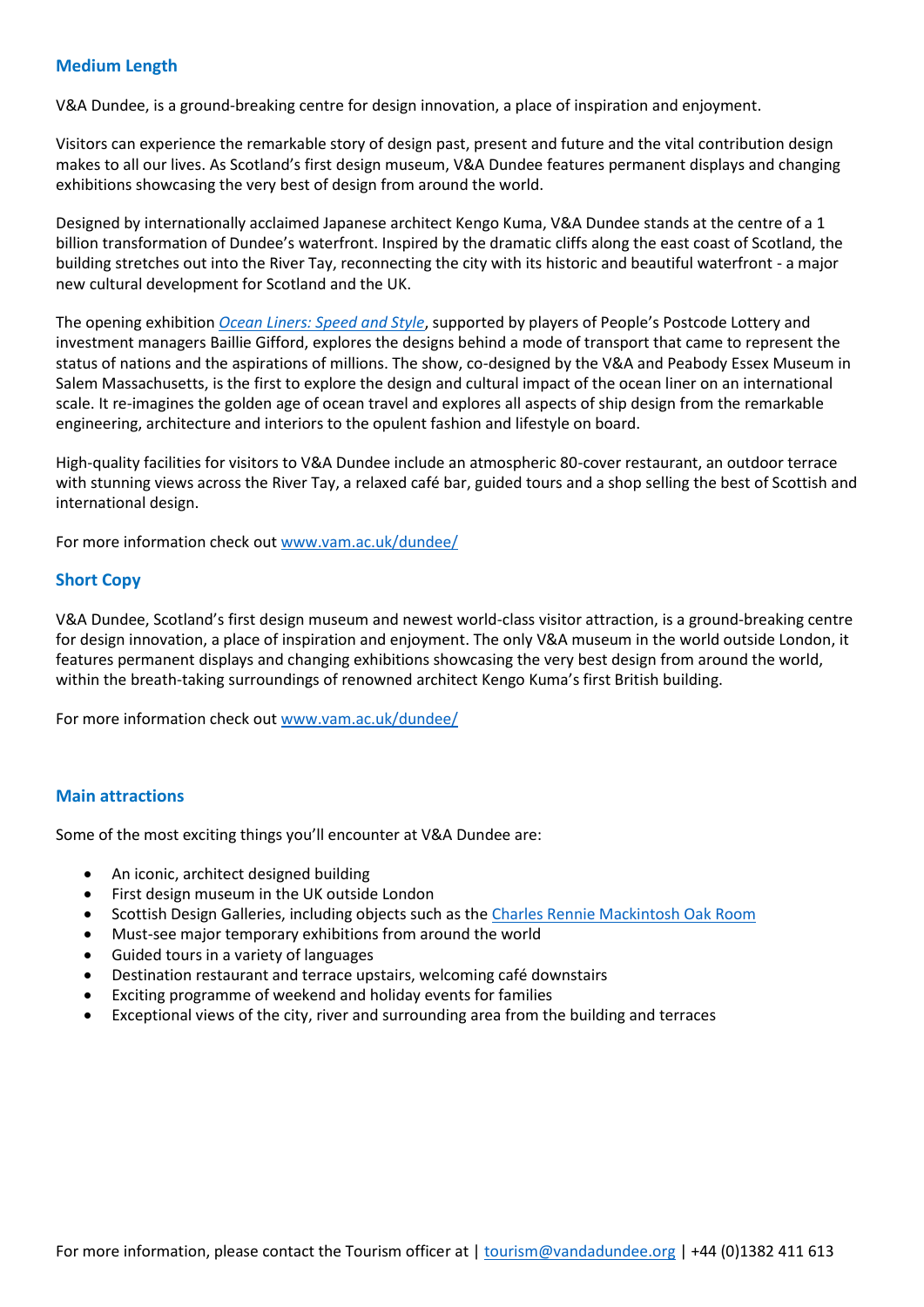## **Tours and Talks**

Tours £6pp minimum group size 10 (for smaller more intimate groups, a set fee of £60 is applied)

- Scottish Design Gallery: Explore the everyday relevance of design and how it improves our lives, experience the processes that underpin it and discover the little-known stories of Scottish Design with international impact.
- Introduction to V&A Dundee & Architecture: Discover how V&A Dundee used pioneering technology and engineering to create a museum that's first of its kind and explore in depth how Scottish architecture makes a positive impact on our lives.

Talks - *To be held in the auditorium -* £6 pp minimum group size 25 (for smaller more intimate groups, a set fee of £150 is applied)

Discover and delve deeper into the little-known stories and processes that surround some of our objects before you self-guide around the museum and exhibitions.

- Temporary Exhibition
- Scottish Design Gallery
- Architecture and Introduction to V&A Dundee

Temporary exhibition price for Travel Trade:

## **Temporary exhibition special prices for Travel Trade**

Book tickets to our temporary blockbuster exhibitions in advance to receive special discounted travel trade discounted tickets. Tickets must be booked a minimum of 4 weeks in advance and paid 14 days prior to arrival.

- Adult: £8 Weekday / £10 Weekend
- Concession: £6 Weekday / £8 Weekend
- Child (5-12 years): £4 Weekday / £6 Weekend

## **Bespoke packages**

We are happy to tailor packages and offers to suit your clients' needs – including private and out of hours - please feel free to email our Tourism Officer to find out how we can create something bespoke for you and your client.

## **Group Lunch and Dinner Menu**

With spectacular views across the River Tay, our restaurant, Tatha Bar and Kitchen ensures you have an exceptional dining experience on Dundee's waterfront. Using locally sourced produce, we have a specially designed menu that cateres from brunch, to lunch, to dinner and a scone and sharing platter in between - there is something for everyone.

For larger groups wishing to dine in or restaurant we offer a reduced set menu available for two or three courses.

We also provide an additional catering offer for large groups within a private setting - from morning or afternoon tea and coffee to a hearty lunch and everything in-between – prices start from £5.00 per person.